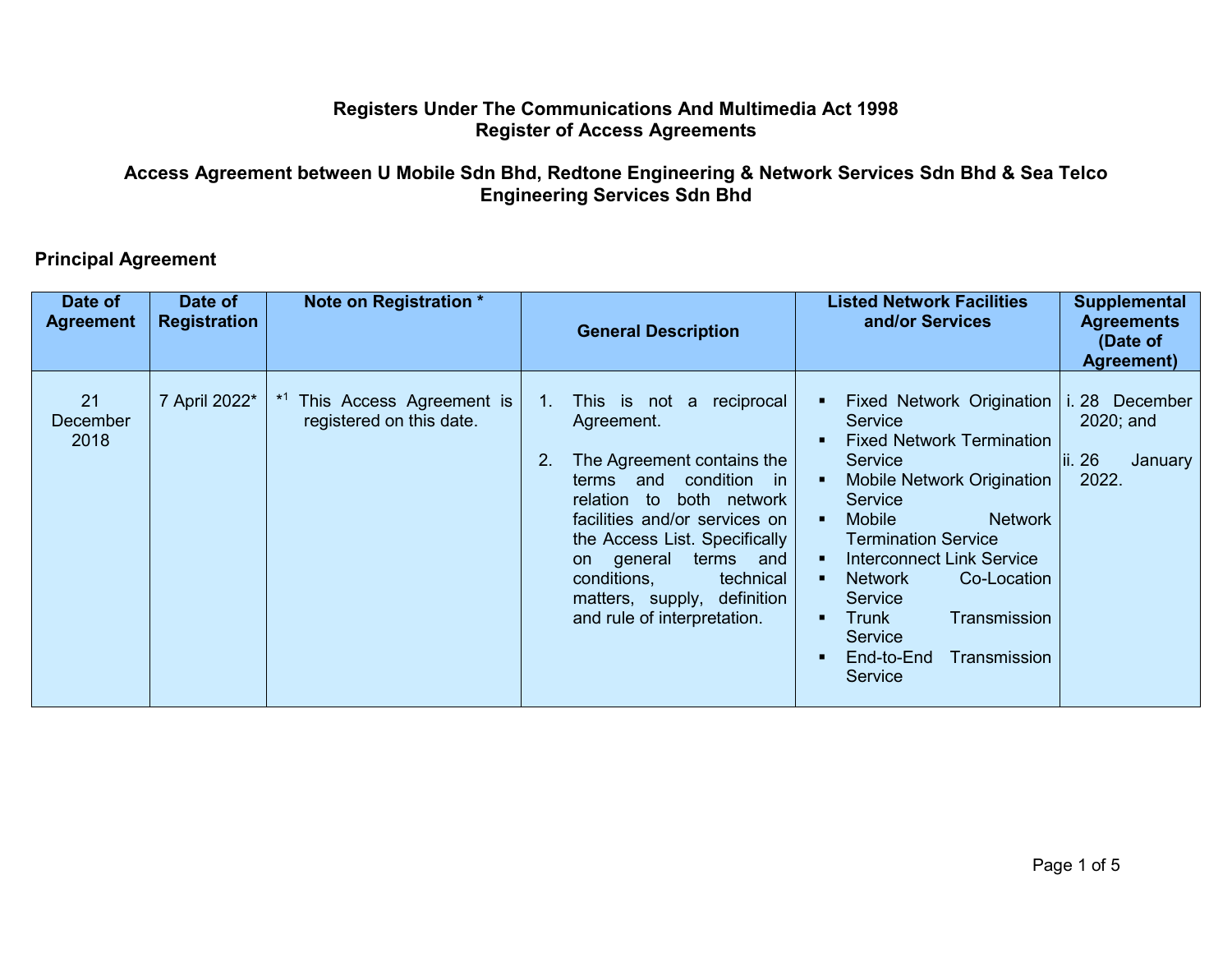## **Supplemental Agreements**

| No.          | Date of<br><b>Supplemental</b><br><b>Agreement</b> | Date of<br><b>Registration</b> | <b>Note on Registration</b>                                                                 | <b>General Description</b>                                                                                                                                                                                                                                                                                                                                                                                                                                                                                                                                                                                                                                                                          | <b>Listed Network Facilities</b><br>and/or Services                                                                                                                                                                                                                                                                                                                                      |
|--------------|----------------------------------------------------|--------------------------------|---------------------------------------------------------------------------------------------|-----------------------------------------------------------------------------------------------------------------------------------------------------------------------------------------------------------------------------------------------------------------------------------------------------------------------------------------------------------------------------------------------------------------------------------------------------------------------------------------------------------------------------------------------------------------------------------------------------------------------------------------------------------------------------------------------------|------------------------------------------------------------------------------------------------------------------------------------------------------------------------------------------------------------------------------------------------------------------------------------------------------------------------------------------------------------------------------------------|
| $\mathbf{1}$ | 28 December<br>2020                                | 7 April 2022*1                 | * <sup>1</sup> This<br>Supplemental<br>is<br>Agreement<br>this<br>registered<br>on<br>date. | <b>This</b><br>1.<br>Supplemental<br>Agreement amends the<br>terms and conditions in the<br>principal<br>Access<br>be<br>Agreement<br>to<br>consistent<br>with<br>the<br><b>Commission Determination</b><br>on the Mandatory Standard<br>on Access, Determination<br>No. 3 of 2016 as follows:<br><b>MSA</b><br>i.<br>To incorporate<br><b>Subsections</b><br>5.16.7,<br>$6.9.17$ and $6.9.18$ ;<br>ii.<br>To<br>incorporate<br>paragraphs 5.4.6(j) and<br>$5.7.32(d)$ of the MSA in<br>the SA;<br>iii.<br>Condition<br>To<br>delete<br>$3.1.3(j)$ from the SA;<br>iv.<br>To include paragraphs<br>$5.7.2(e)(i)$ , (ii), (iii) of the<br><b>MSA</b><br>Condition<br>in.<br>2.2.2(j) at pages 83-84; | Fixed Network Origination<br>$\blacksquare$<br>Service<br><b>Fixed Network Termination</b><br><b>Service</b><br>Mobile Network Origination<br><b>Service</b><br><b>Mobile Network Termination</b><br><b>Service</b><br><b>Interconnect Link Service</b><br><b>Network</b><br>Co-Location<br><b>Service</b><br><b>Trunk Transmission Service</b><br>End-to-End<br>Transmission<br>Service |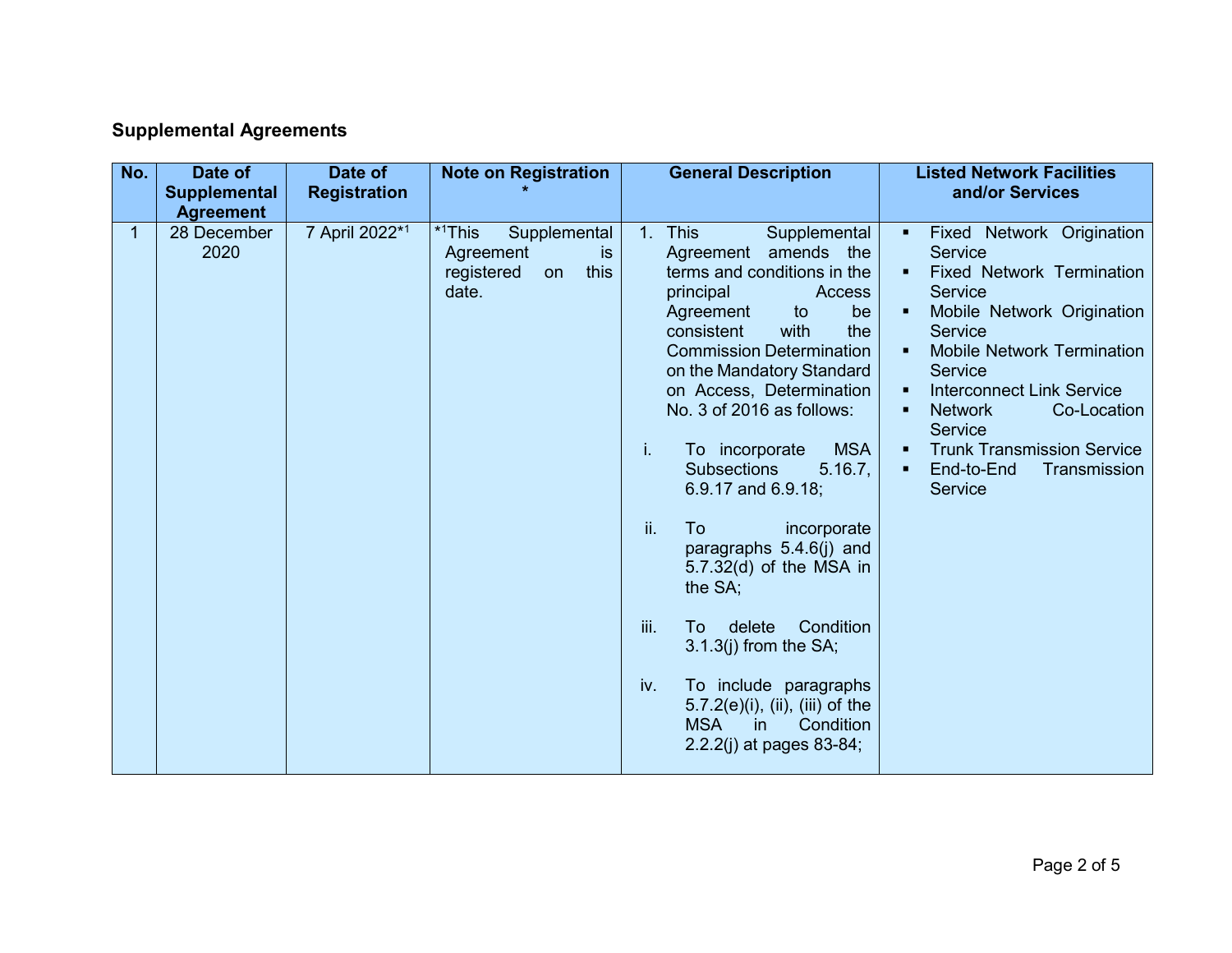| No. | Date of             | Date of             | <b>Note on Registration</b> |              | <b>General Description</b>                                                                                                               | <b>Listed Network Facilities</b> |
|-----|---------------------|---------------------|-----------------------------|--------------|------------------------------------------------------------------------------------------------------------------------------------------|----------------------------------|
|     | <b>Supplemental</b> | <b>Registration</b> |                             |              |                                                                                                                                          | and/or Services                  |
|     | <b>Agreement</b>    |                     |                             | $V_{\rm{H}}$ | To amend the timeframe<br>from "fourteen business<br>days" to "fourteen days"<br>for condition 2.16.3 at<br>page 88;                     |                                  |
|     |                     |                     |                             | vi.          | To amend the threshold<br>levels in Table A at page<br>118 to be consistent with<br><b>MSA</b><br>Subsection<br>5.12.12;                 |                                  |
|     |                     |                     |                             | vii.         | Condition<br>To amend<br>2.15.1 at page 120 to<br>reflect MSA Subsection<br>5.12.15;                                                     |                                  |
|     |                     |                     |                             | viii.        | To amend conditions<br>$3.1.1(a)$ , $3.2(a)$ and $3.3.1$<br>at pages 109-110 to be<br>consistent with<br><b>MSA</b><br>Subsection 6.8.9; |                                  |
|     |                     |                     |                             | ix.          | To amend Condition 4.2<br>at page 101 to comply<br>with MSA Subsection<br>6.9.15;                                                        |                                  |
|     |                     |                     |                             | <b>X.</b>    | Condition<br>To amend<br>5.1.1 at page 161 to<br>state that access to<br>utilities<br>and<br>ancillary<br>Condition<br>in<br>services    |                                  |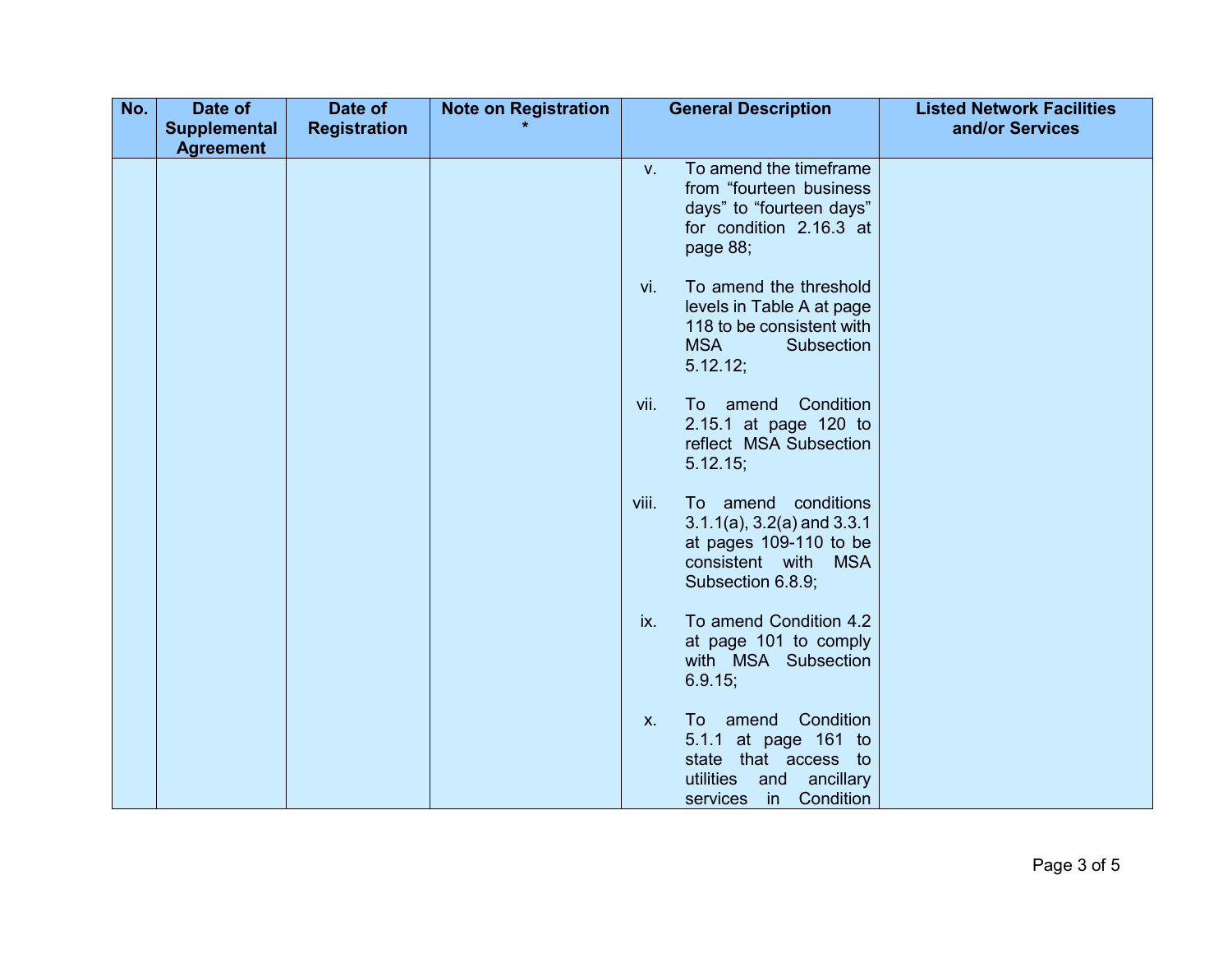| No. | Date of<br>Supplemental<br><b>Agreement</b> | Date of<br><b>Registration</b> | <b>Note on Registration</b> | <b>General Description</b>                                                                                                                                                                                                                                                                                     | <b>Listed Network Facilities</b><br>and/or Services |
|-----|---------------------------------------------|--------------------------------|-----------------------------|----------------------------------------------------------------------------------------------------------------------------------------------------------------------------------------------------------------------------------------------------------------------------------------------------------------|-----------------------------------------------------|
|     |                                             |                                |                             | in Section<br>VII<br>3.9.1<br>$(page 112)$ is<br>also<br>applicable to condition<br>$5.1.1$ ; and<br>xi.<br>Condition<br>amend<br>To<br>5.3.4 at page 163 to<br>include the 6 month time<br>period to notify the<br>Access Seekers about<br>the termination of lease<br>with the Infrastructure<br>Site Owner. |                                                     |